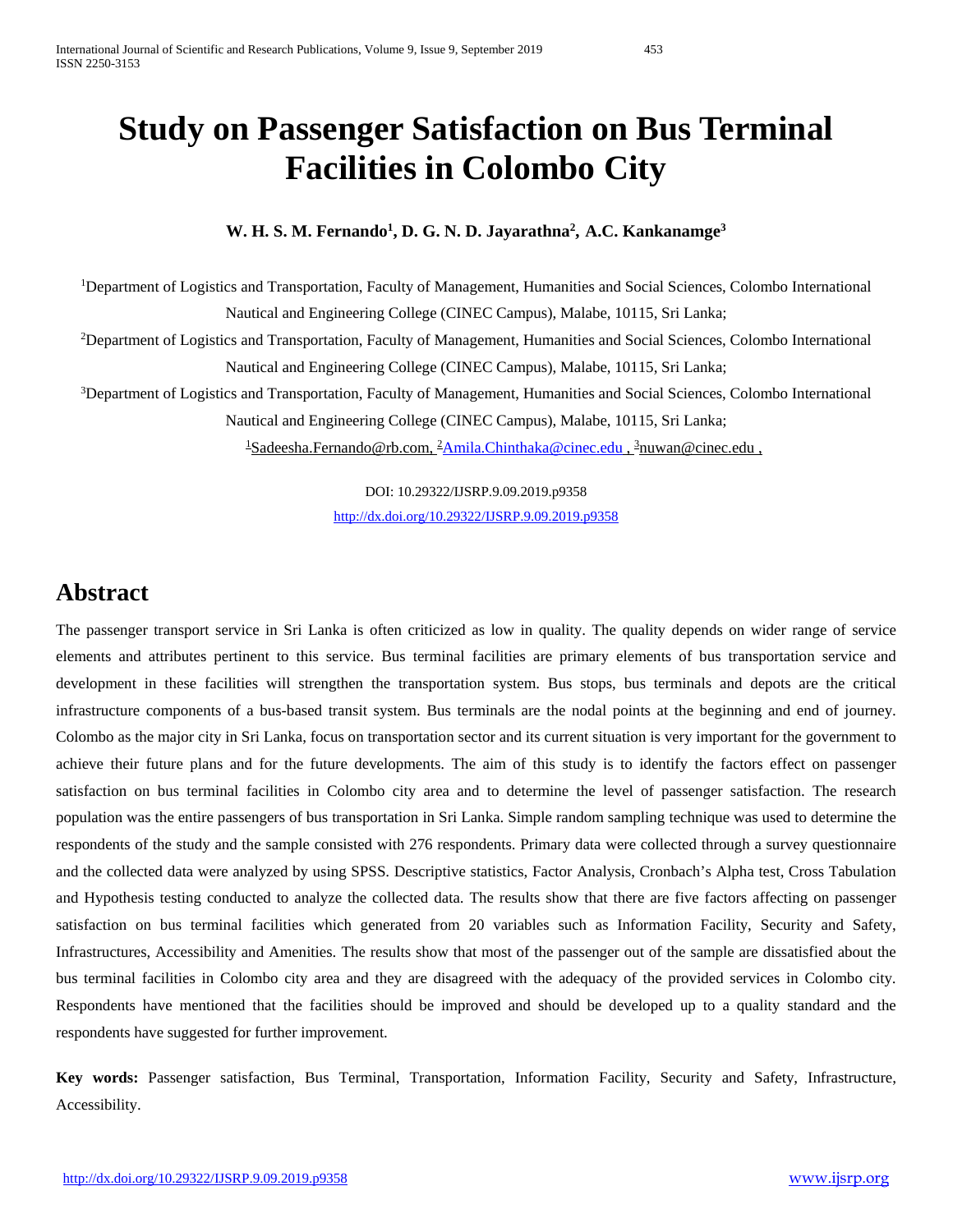#### I. INTRODUCTION

Providing transportation service which is adequate and appropriate is the challenge that come across in all most all cities in the world. Cities will always have a new problem that arise due to transportation system and in generally large cities in developing countries are highly dependent on road transport. A sustainable city cannot be realized without having a well-planned and strengthening transportation system while transit infrastructure plays a vital role in transport systems and it should be designed to enhance the passenger experience. Increasing urbanization is putting pressure on infrastructure in cities around the world. In the developed world, competition for space to serve the transport needs of city is increasing, at the same time as governments are investing in more sustainable transport modes, such as walking, cycling and public transport modes like light rail and bus rapid transit. Sri Lanka Transport Board is the operator of public bus transportation and responsible to provide shelters/stations/terminals for SLTB busses and also Western Province Road Passenger Transport Authority is the regulator of intra provincial private busses and responsible to provide shelter and terminals for private busses. Most of the bus terminals in Colombo District do not have enough capacity or facilities for handling many busses and also those terminals do not provide enough facilities for the passengers. Due to that people who use these facilities have to face lot of difficulties and it may badly impact on their day today activities. In addition, there are inter modal transport passengers at Fort railway station and this make transfers between public transportation and railway transportation as well as between busses too difficult. Transfer passengers need to use alternative roads around this area.

#### **Research Objectives**

Objectives of this research are to

- Identify the factors affecting passenger satisfaction on bus terminal facilities
- Identify the level of passenger satisfaction on bus terminal facilities in Colombo city
- Give recommendations to enhance the quality of terminal facilities in Colombo city

# **Literature review**

Satisfaction can be defined as "fulfillment of a need, demand, claim, and desire". Customer satisfaction is the measure of how the needs and responses are collaborated and delivered to customer expectations. Satisfied customers are prefer to repurchase the product or service that met expectations. If they feel that the quality of that good or service is low, they may concentrate on substitutes even if they dissatisfied. According to Kim, Park & Jeong, (2004) passenger satisfaction can be indicated as passenger's feedback to the public of satisfaction, and passenger's decision of satisfaction level. As per Grigoroudis and Siskos (2010) "Customer satisfaction measurement is now considered as the most reliable feedback, taking into account that it provides in an effective, direct, meaningful and objective way the customers' preferences and expectations". Passengers, being the clients of the transport services, expect to have many service elements and qualities from the transport service they use. Oliver (1980) provides a compact conceptual basis for explaining the consumer satisfaction. In the same way customer satisfaction can describe as that they preconceive perceptions regarding future events, they will develop perceptions with regard to the quality of goods or services that they plan to obtain. When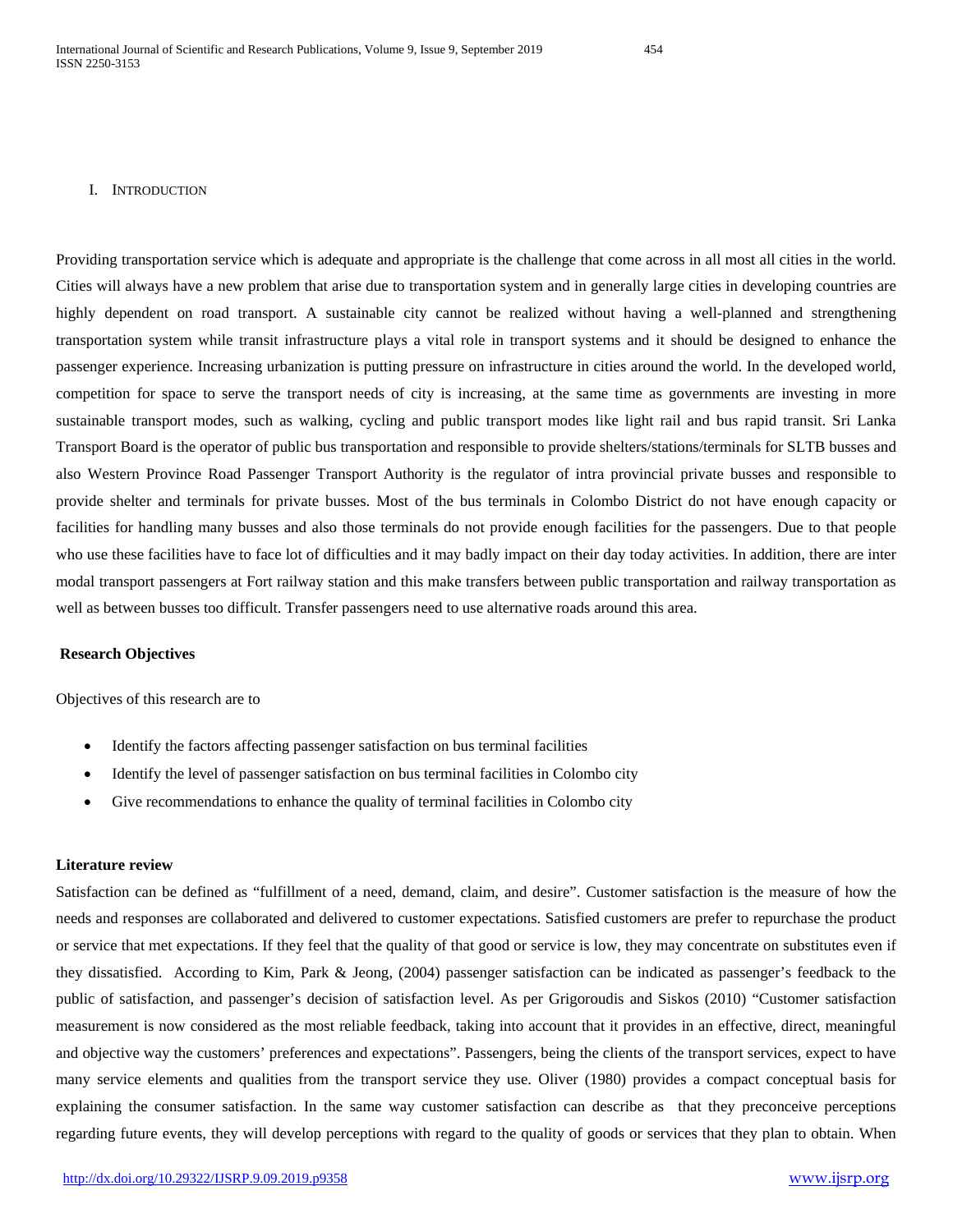customers purchase goods or services, they compare their realized perceptions with their preconceived expectations. That is the nature of the customers in psychological manner. Psychological satisfaction ultimately occurs when expectations are met during the transaction.

### **Research Methodology**

# **Population**

It has considered all the passengers who use bus terminal facilities in Colombo city area as the population of this research. As the capital city of Sri Lanka most of the people use bus terminal facilities and Colombo Central bus stand, Bastian bus stand and Gunasinghapura bus stand are the main bus terminals in Colombo city area. The population was all the passengers who use these three bus terminals.

## **Sample Size**

Out of the population, sample of 276 passengers were selected on random basis to gather information for this research.

## **Sampling Method**

Simple random sampling inspecting system is superior to non – irregular sampling procedure. This is the purest and the most straightforward probability sampling strategy. Same time each member of the population is equally likely to be chosen as part of the sample. In this research, Colombo has vast population than the other cities in Sri Lanka and therefore need to choose respondents randomly.

### **Data Collection Method**

#### **Primary Data**

This research is based on primary data which gathered by using a survey questionnaire distributed among the users of bus terminal facilities in Colombo city area. Questionnaires have been distributed among 300 plus randomly selected users as the sample of this study.

#### **Secondary Data**

Secondary data for this research were gathered by using scholarly articles, journals, reports and web pages which are related to passenger satisfaction and bus terminal facilities. Most of these data used for the purpose of conceptualization and as well as for determining the sample, preparation of questionnaire and data analysis.

#### **Data Analysis**

#### **Hypothesis Testing**

Hypothesis test has been done by using Chi-square test. Basically it can be used to test independence between two variables. If there is a statistically significant correlation between two variables, it indicates from P value.

 $H_0$ : Passenger satisfaction on bus terminal facilities is independent from the i<sup>th</sup> factor

 $H_1$ : Passenger satisfaction on bus terminal facilities is dependent on i<sup>th</sup> factor

ith factor = {bus time tables, bus transportation routes, public information, staff member's information, safety, CCTV, lightings, help points, shelter, seating arrangements, sanitary services, waiting areas, intermodal connections, easiness to getting on, better access, parking area, quality foods, ATM, telephone booth, TV}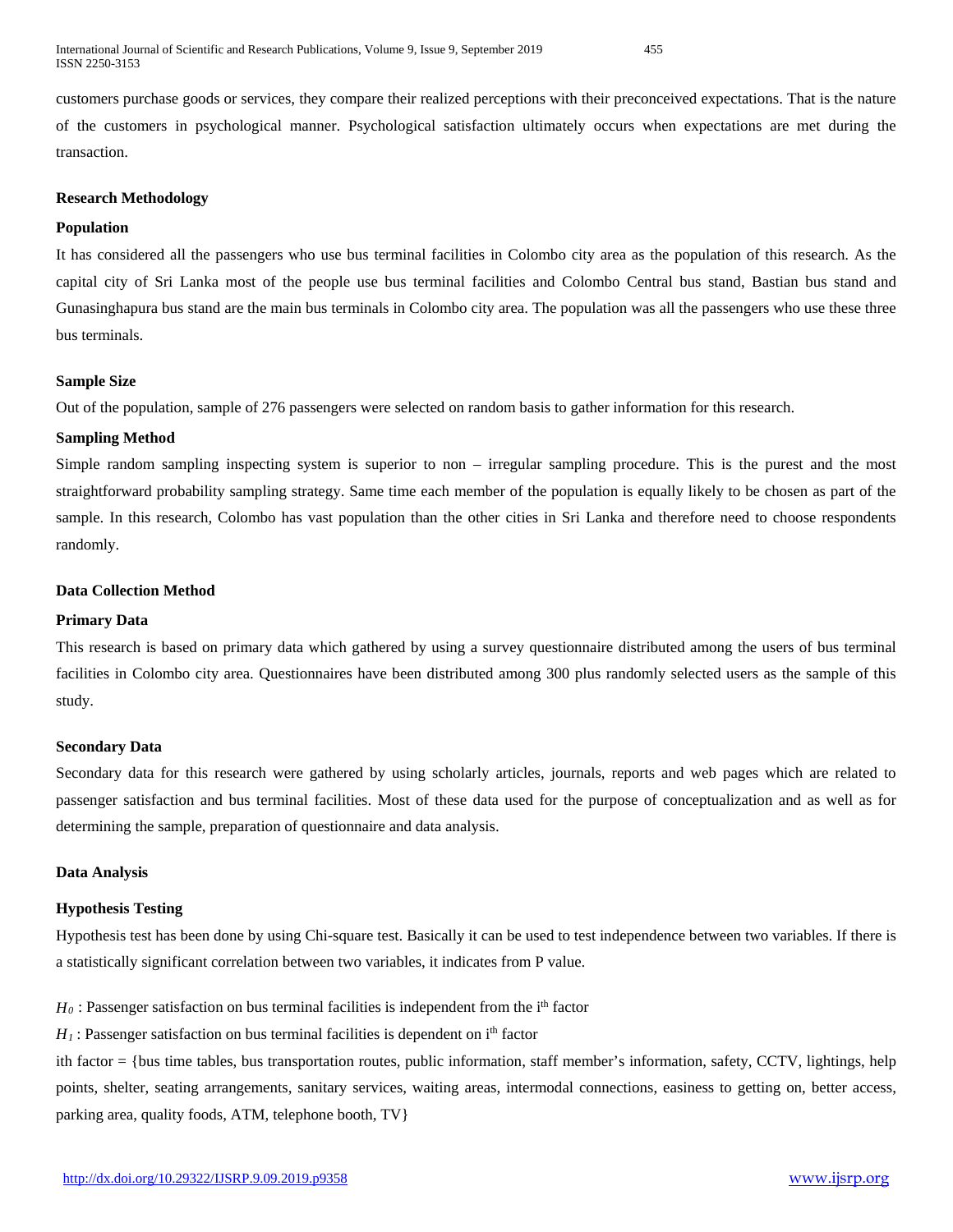| Variable             | Test statistic | P - value |
|----------------------|----------------|-----------|
| shelter              | 13.069         | 0,668     |
| seating arrangements | 15.226         | 0.508     |
| sanitary services    | 18.722         | 0.283     |
| waiting areas        | 11.712         | 0.764     |
|                      | Source: Author |           |

# Table 1: Hypothesis Testing for Factor 1

All the variables from Factor 1 (infrastructure facilities) represent p-value greater than 0.05 and can be accept the null hypothesis, passenger satisfaction not depend on infrastructure variables.

# Table 2: Hypothesis Testing for Factor 2

| Variable        | Test statistic                            | P - value |
|-----------------|-------------------------------------------|-----------|
| quality foods   | 5.458                                     | 0.941     |
| <b>ATM</b>      | 6.274                                     | 0.902     |
| telephone booth | 4.923                                     | 0.961     |
| TV              | 4.899                                     | 0.768     |
|                 | $\sim$ $\sim$ $\sim$ $\sim$ $\sim$ $\sim$ |           |

Source: Author

All the variables from factor 2- amenities represents p-value greater than 0.05 and it proves that quality of foods, ATM, Telephone booth and displaying TV hasn't impact on passenger satisfaction while accept null hypothesis passenger satisfaction not depend on these variables.

# Table 3: Hypothesis Testing for Factor 3

| Variable                   | Test statistic | P - value |
|----------------------------|----------------|-----------|
| bus time tables            | 32.017         | 0.010     |
| bus transportation routes  | 25.619         | 0.060     |
| public information         | 28.537         | 0.027     |
| staff member's information | 21.791         | 0.150     |

# Source: Author

Under the Factor 3 Information facility, Bus time tables and displaying of public information has p-value less than 0.05 , it proves passenger satisfaction depends on these two variables from factor 3. Null hypothesis can be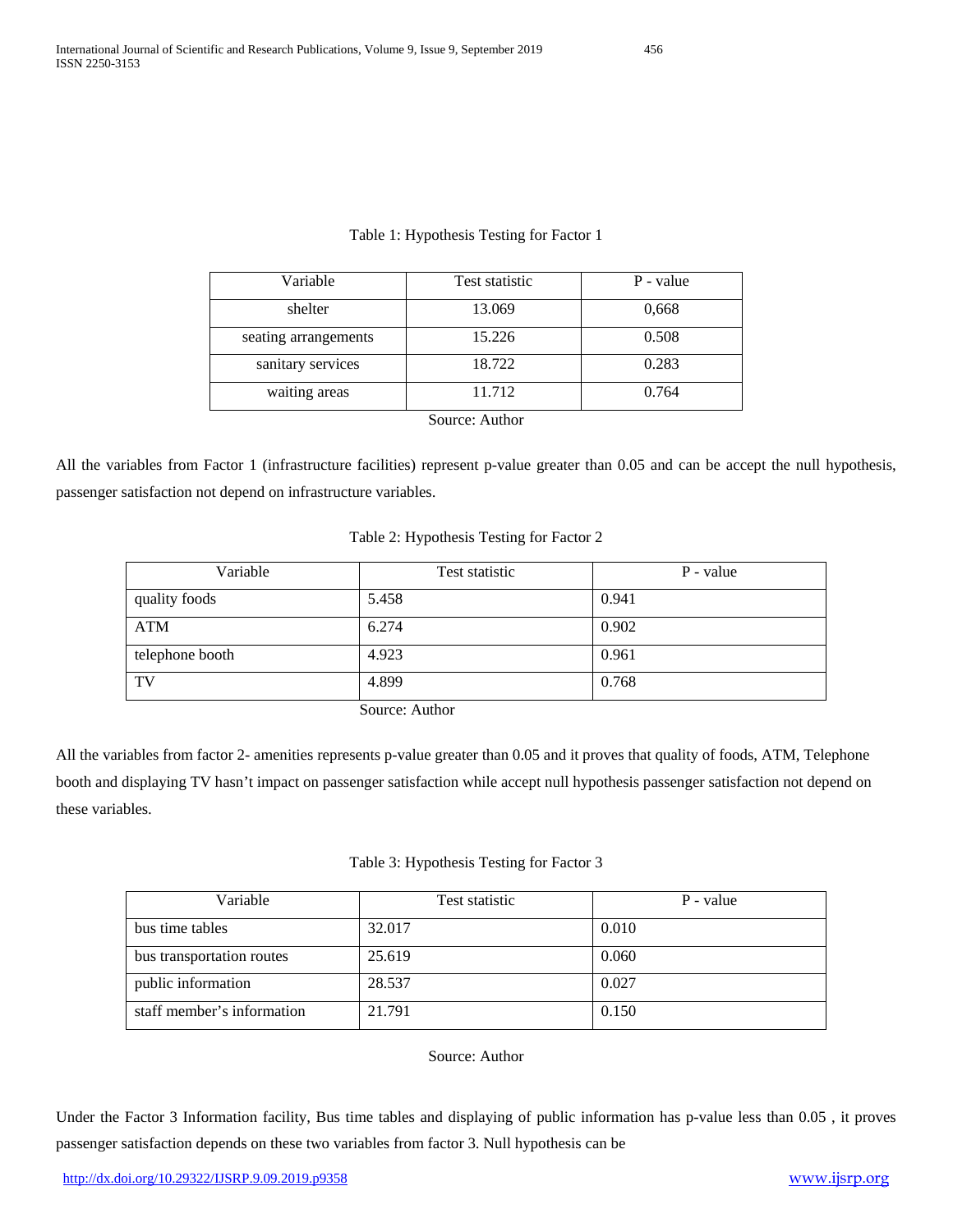reject and accept the alternative hypothesis. Other two variables not impact on passenger satisfaction.

# Table 4: Hypothesis Testing for Factor 4

| Variable    | Test statistic | P - value |
|-------------|----------------|-----------|
| safety      | 14.520         | 0.560     |
| <b>CCTV</b> | 22.145         | 0.139     |
| lightings   | 29.537         | 0.021     |
| help points | 26.522         | 0.047     |

# Source: Author

Lightings and help points from the factor 4- Safety and Security represents p-value less than 0.05 means, reject the null hypothesis and accept the alternative that passenger satisfaction depends on those two variables. Other variables of safety and CCTV have p- value greater than 0.05 and passengers satisfaction independent from this variables.

# Table 5: Hypothesis Testing for Factor 5

| Variable                      | Test statistic | P - value |
|-------------------------------|----------------|-----------|
| intermodal connections        | 23.801         | 0.094     |
| easiness to getting on busses | 36.210         | 0.003     |
| better access                 | 21.830         | 0.149     |
| parking area                  | 27.628         | 0.035     |
| $\sim$<br>$\cdots$            |                |           |

Source: Author

From the factor 5 – Accessibility, easiness to getting on busses and parking area have p-value less than 0.05 which proves accept the null hypothesis, passenger satisfaction depends on these two variables. Intermodal connections and better access have p-value greater than 0.05 and these variables haven't impacton passenger satisfaction.

Pearson's chi square test is used to test the independence between two variables. According to the Pearson's chi square test bus time tables, public information, lightings, help points, easiness to getting on busses and parking area has p value lower than 0.05 which is the decent value that proves passenger satisfaction mostly depends on those variables.

# **Reliability Test**

# Table 6: Reliability Test

| <b>Reliability Statistics</b> |             |  |
|-------------------------------|-------------|--|
| Cronbach's Alpha              | No of Items |  |
| .768                          | 20          |  |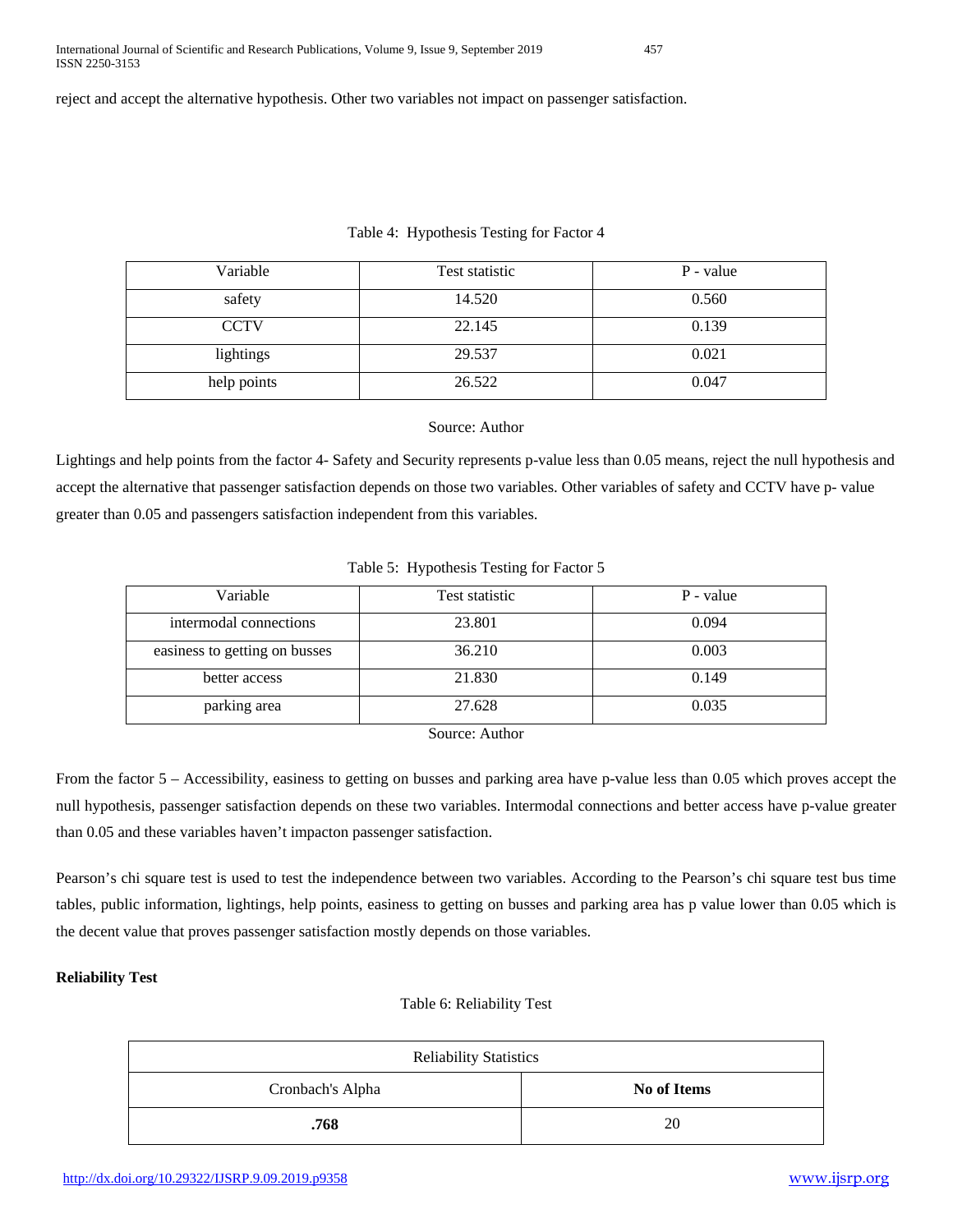## Source: Author

According to the test statistic overall data set Cronbach's Alpha value is 0.768 and it is higher than 0.7 and is acceptable. At the end, it describe that the internal consistency is at an acceptable level.

# Table 7: KMO and Bartlett's Test

| <b>KMO</b> and Bartlett's Test                   |                    |          |
|--------------------------------------------------|--------------------|----------|
| Kaiser-Meyer-Olkin Measure of Sampling Adequacy. |                    | .786     |
| Bartlett's Test of Sphericity                    | Approx. Chi-Square | 2096.743 |
|                                                  | df                 | 190      |
|                                                  | Sig.               | .000     |

Source: Author

There should be pro-rata correlation between the variables as a precondition, before applying Factor Analysis. Bartlett's test shows whether there is an adequate relationship between variables or the intercorrelation. When the p-value of this test is below the significance level of 0.05, it mean that there is an adequate relationship for Factor Analysis. Otherwise, when the test is not significant the variables are not suitable for Factor Analysis. The hypothesis is,

- *H0:* Correlation matrix is an identical matrix
- *H<sub>1</sub>*: Correlation matrix is not an identical matrix.

Since the significant level is 0.000 null hypothesis can be rejected and accept the alternative hypothesis. It means correlation matrix is not an identical matrix and it further support to continue the other steps of factor analysis.

According to the sample data set, the p value of Bartlett's test of this study was 0.000 and the KMO value is 0.786 that the variables were exactly suitable for Factor Analysis. Normally this is use to check test sufficiency of the sample. Usual scenario to get the KMO test measurement is more noteworthy than 0.6, one might say that sample size is appropriate. This sampling is satisfactory while KMO was greater than 0.60 and the variables were suitable due to p-value was 0.000.

# **Discussion of Research Findings**

The initial stage of data analysis, it has done a demographic factor analysis of the respondents. According to the analyzed data majority of the passengers of busses are from male category which represents 68% of the total sample. Balance 32% represents female category and most of the passengers from age range between 36- 45 years with the percentage of 36.2%. Most of the respondents from the sample are educated up to Advanced Level and as a percentage of 47.5%. Also this study has found that most of the passengers in Colombo city area are private sector employees and it gives 46.7% out of the sample. As per the collected data, 63% of the passengers use the terminal facilities and travel by buses with the purpose of working. According to the cross tabulation, most of the time passengers are strongly dissatisfied on bus terminal facilities in Colombo city area. At the same time passengers are disagree on the positive statements which is in the questionnaire about bus terminal facilities.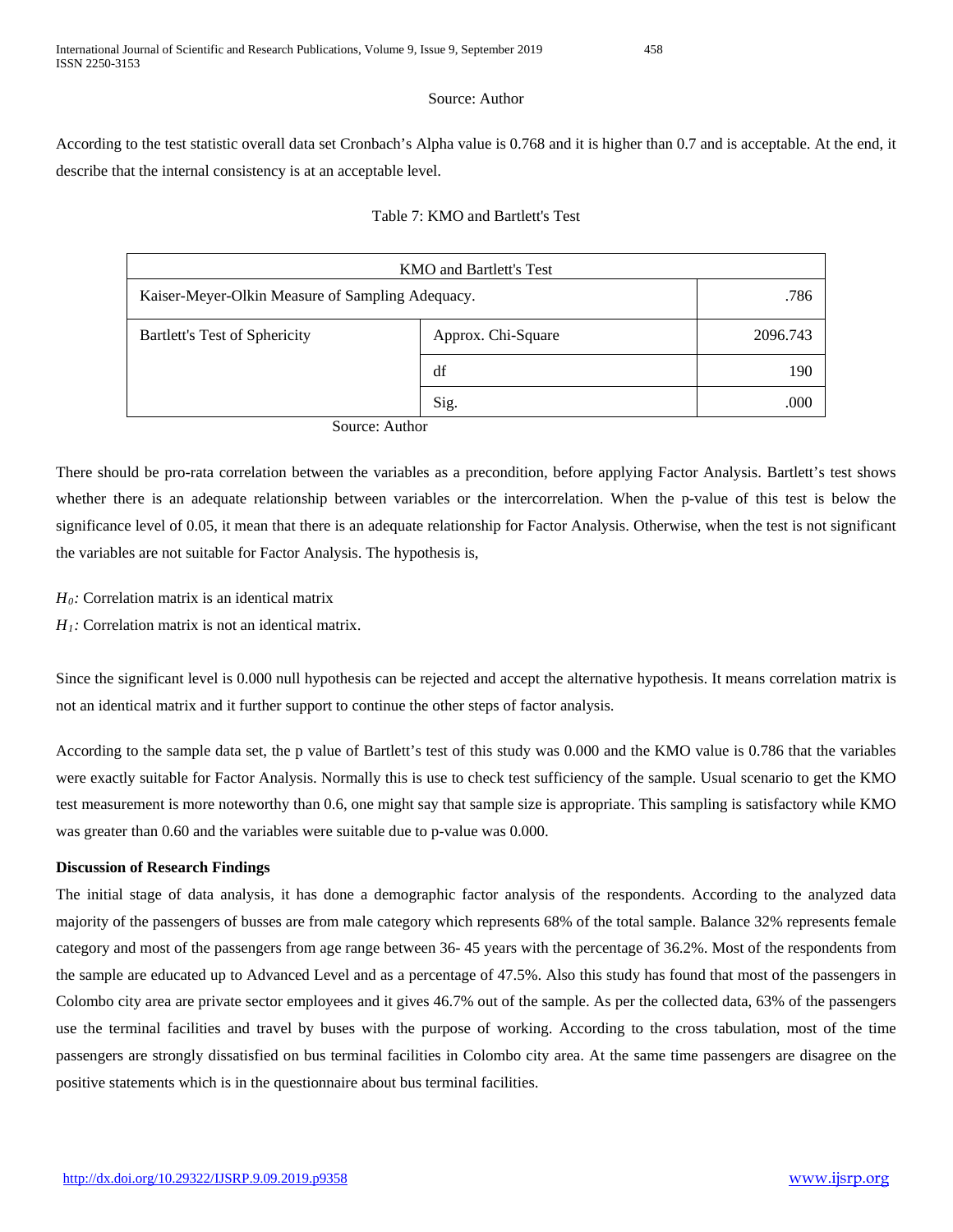Also they have marked agree for the statements related to need of facilities such as amenities. The primary objective of this research is to identify the factors affecting to passenger satisfaction toward bus terminal facilities in Colombo city area and that objective has been reached by performing a factor analysis. There are 20 variables in this research which affects to passenger satisfaction and those variables grouped and reduced up to 5 factors such as information facility, safety and security, infrastructure, accessibility and amenities. In the cross tabulation analysis it concludes that how passenger satisfaction be influenced from these 20 variables. The secondary objective of this research is to measure the impact level of passenger satisfaction on bus terminal facilities in Colombo city. When analyze the overall satisfaction level, totally 92% of the sample are not satisfied with the facilities in Colombo bus terminals and it describe that the provided facilities are not enough and are not up to a good standard.Then the hypothesis testing conducted to identify weather passenger satisfaction on bus terminal facilities independent from ith factors which are the variables of this study. Pearson's chi square test is used to test the independence between two variables and bus time tables, public information, lightings, help points, easiness to getting on busses and parking area has p value lower than 0.05 which is the decent value that proves passenger satisfaction mostly depends on those variables.

#### **Limitations of the Research**

There are several limitation areas related with this study. This research based on the primary data and data were collected by distributing questionnaires to respondents in Colombo city area. Questionnaires were distributed to randomly selected passengers in Colombo city and this study mainly based in Sri Lankan geographical context focused only on three bus terminals in Colombo city as Central Bus stand, Gunasinghepura Bus stand and Bastian bus stand. Also passengers were excited during the peak hours and difficult to collect accurate data from the respondents. On the other hand, most of the respondents not fully understand the topic and the questionnaire due to language difficulties. Hence the responses may not perfectly appropriate to the research.

#### **Recommendation for Future Research**

For future research it is recommended to take a large sample more than this study it will be generated more accurate results on passenger satisfaction. Also it is recommended to take the sample based on other districts and cities to cover whole population in Sri Lanka and can be consider other main bus terminals in Sri Lanka. In Sri Lankan context, there are few studies based on passenger satisfaction towards bus terminal facilities it will be worth to do an investigation. On the other hand, further researchers can be consider more variables other than this study based on bus terminal guide lines. This study is not developed a regression model and the future research can be done a regression model to identify the impact of bus terminal facilities on passenger satisfaction.

#### **References**

Abramović, B;. (2016). *Passenger's Satisfaction on Long Distance Terminals: Case Study City of Zagreb*. Periodica Polytechnica Transportation Engineering.

Caruana, A. (2002). *Service quality. the effects of service quality and the mediating role of customer satisfaction*. European Journal of Marketing.

Eboli, L., & Mazzulla, G. (2007). *Service quality attributes affecting customer satisfaction for bus transit*. Journal of Public Transportation.

Ishak, S.; MadSah, N.;. (2016). *The Building Suitability and an Existing Facility on Bus Station in Northern Malaysia*. Modern Managemen Management Science & Engineering.

Kostakis, A., & Pandelis, I. (2009). *Measuring customer satisfaction in public transportation*: An empirical study based in urban buses in the city of Larissa. The MUSA methodology. NIBES.

Liu, Y., & Salvendy, G. (2009). *Effects of measurement errors on psychometric measurements in ergonomics studies*: Implications for correlations, ANOVA, linear regression, factor analysis, and linear discriminant analysis. Ergonomics. doi:10.1080/00140130802392999.

Nunnally, J., & Bernstein, I. (1994). *Psychometric Theory*

Nwachukwu, A. A. (2014). *Assessment of passenger satisfaction with intra-city public bus transport service*. Journal of Public Transportation, 17(1).